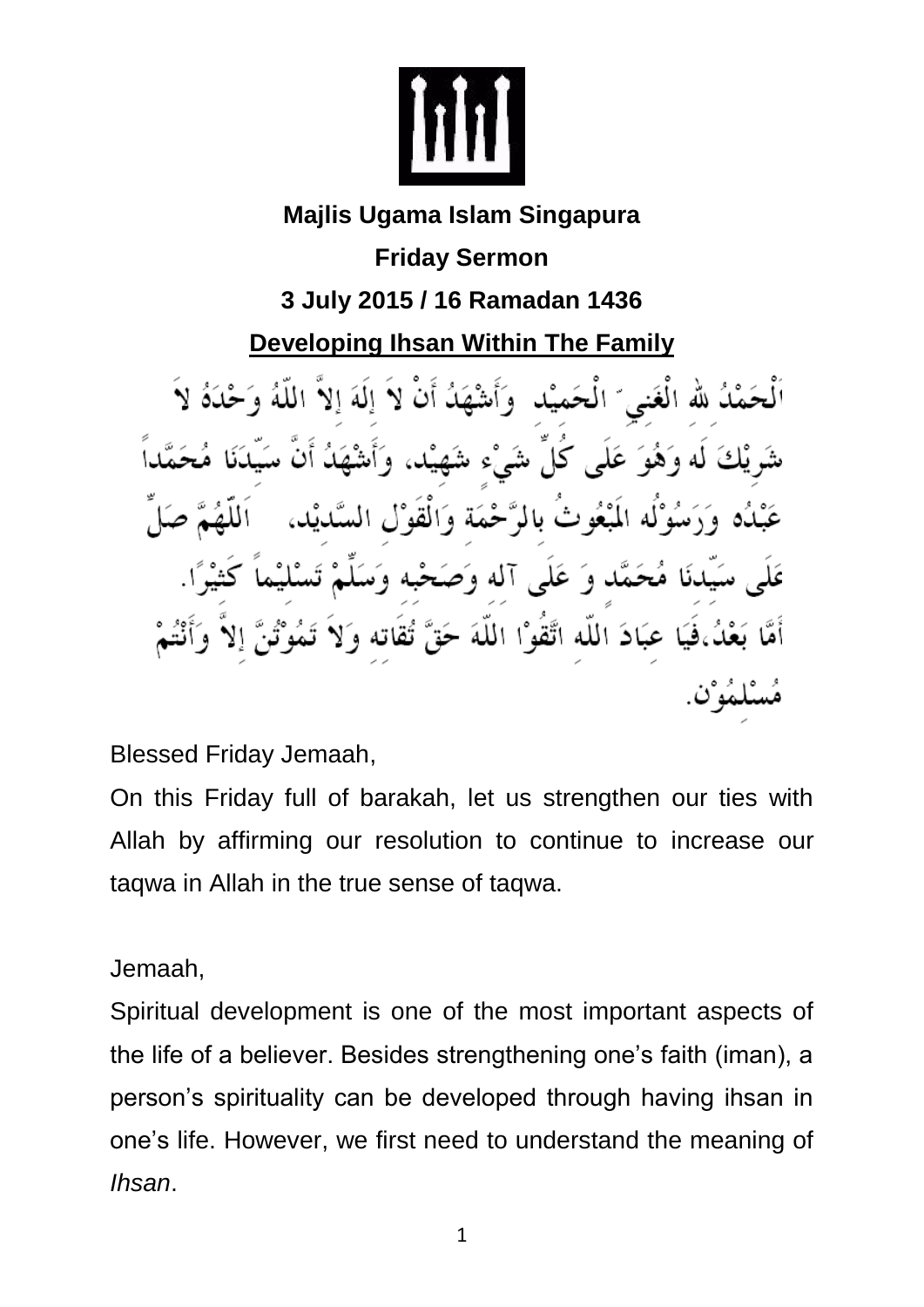Literally, *Ihsan* means to do good. It can be defined as a concept that motivates one to do a job as best as he is able to. The concept of ihsan has two main objectives: **firstly**, *Ihsan* in ibadah (acts of worship) and **secondly**, *Ihsan* in muamalat (dealings with other people). When the angel Jibril a.s. asked Prophet Muhammad s.a.w. regarding ihsan, he described it as such:

# أَنْ تَعْبُدَ اللَّهَ كَأَنَّكَ تَرَاهُ فَإِنْ لَمْ تَكُنْ تَرَاهُ فَإِنَّهُ يَرَاكَ

Which means: *"(Ihsan) is that you should serve Allah as though you could see Him, for though you cannot see Him yet (know that) He sees you".* [Hadith reported by Imam Muslim]

*Ihsan* in worshipping Allah means a believer will perform the act of worship with full concentration (*khusyu'*) and humility (*tawadhu'*), as well as sincerity, as if he is facing Allah. If such feelings are inculcated in a person, he or she will certainly fear transgressing any of Allah's rules.

### Friday Jemaah,

Besides maintaining a good relationship with Allah in matters of worship, the concept of ihsan is also extended to our interactions with other people – whether it is related to worldly affairs or religious affairs. It is obligatory upon every Muslim to have *Ihsan* not just in solat, fasting, zakat and so on, but also when it comes to his relationship with others such as family, the community, matters regarding traditions and so on. Allah s.w.t.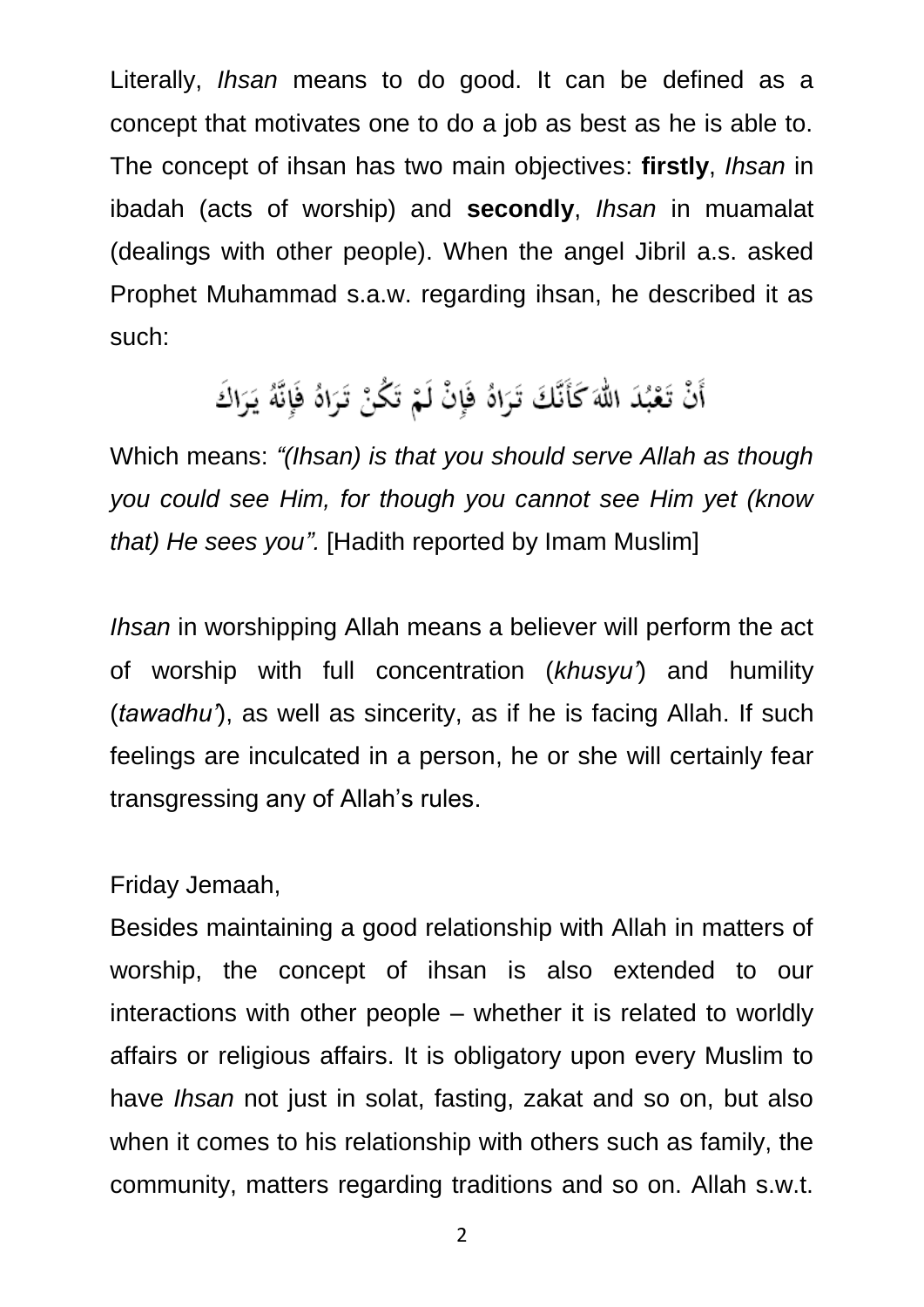demands from every believer to act with ihsan, and Allah says in the Quran, in Surah Al-Qasas, verse 77:



Which means: *"But seek, through that which Allah has given you, the home of the Hereafter; and [yet], do not forget your share of the world. And do good as Allah has done good to you. And desire not corruption in the land. Indeed, Allah does not like corrupters"*.

#### Blessed jemaah,

I believe that in line with the spirit of celebrating Ramadan, we must aspire to make this month the time to instil and develop the spirit of *Ihsan* in ourselves; be it *Ihsan* in performing acts of worship to Allah s.w.t., as well as ihsan to others, including the community.

Let us take advantage of the remaining days in Ramadan to instil in our children a deep sense of love toward performing acts of worship, especially the love of performing their prayers (solat). Explain the importance of one's relationship with Allah, the Creator of all. It is through the deep appreciation of this relationship that one can develop one's spirituality and instil *Ihsan* in one's heart; especially as we are now approaching the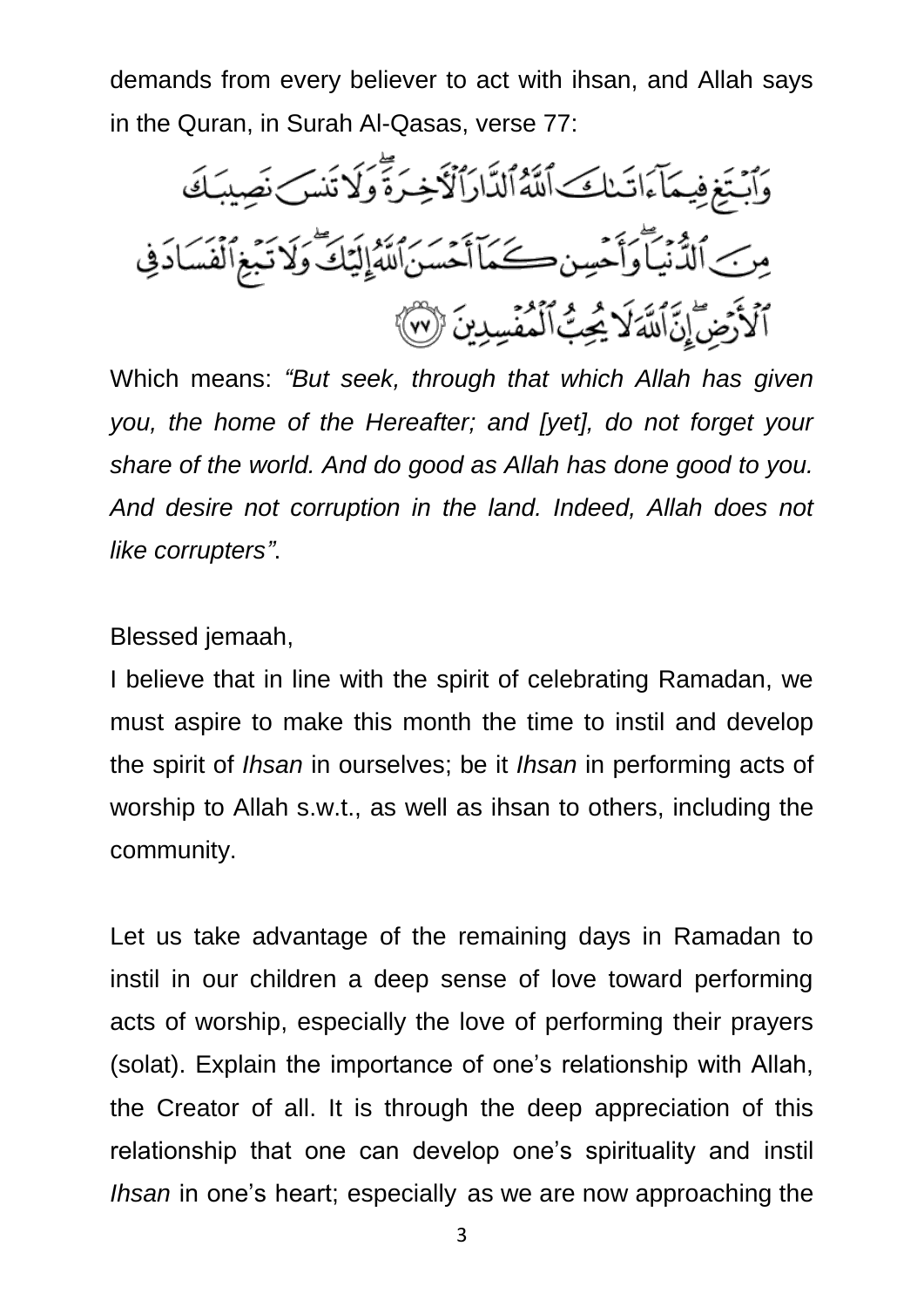last ten nights of Ramadan. Do not forego the golden opportunity to encourage our family members to strive together to seek the special night of Lailatul Qadar by increasing their acts of worship in the last ten nights of this blessed month. This is the night where every servant of Allah who successfully meets it in a state of worship will be granted rahmat (mercy) and forgiveness.

#### Friday Jemaah,

Perhaps our children are still very young and are not able to fast yet. Despite that, we should still educate them about the traits of ihsan in Islam. These include values such as speaking the truth, sincerity, doing good and so on. These are all noble values that need to be inculcated in our children from a very young age, through their daily practices and activities. For example, asking them to help their mother with the housework, washing the dishes after breaking fast and so on. In fact, our children will be able to learn *Ihsan* through their father when he himself helps out both at home and outside, even through a simple act of rolling the mats after terawih prayers.

#### Jemaah,

Besides striving to increase ihsan in our acts of worship, we can also make Ramadan a time for us to purify our wealth by paying zakat, in the hope of spreading ihsan to the poor and needy.

4